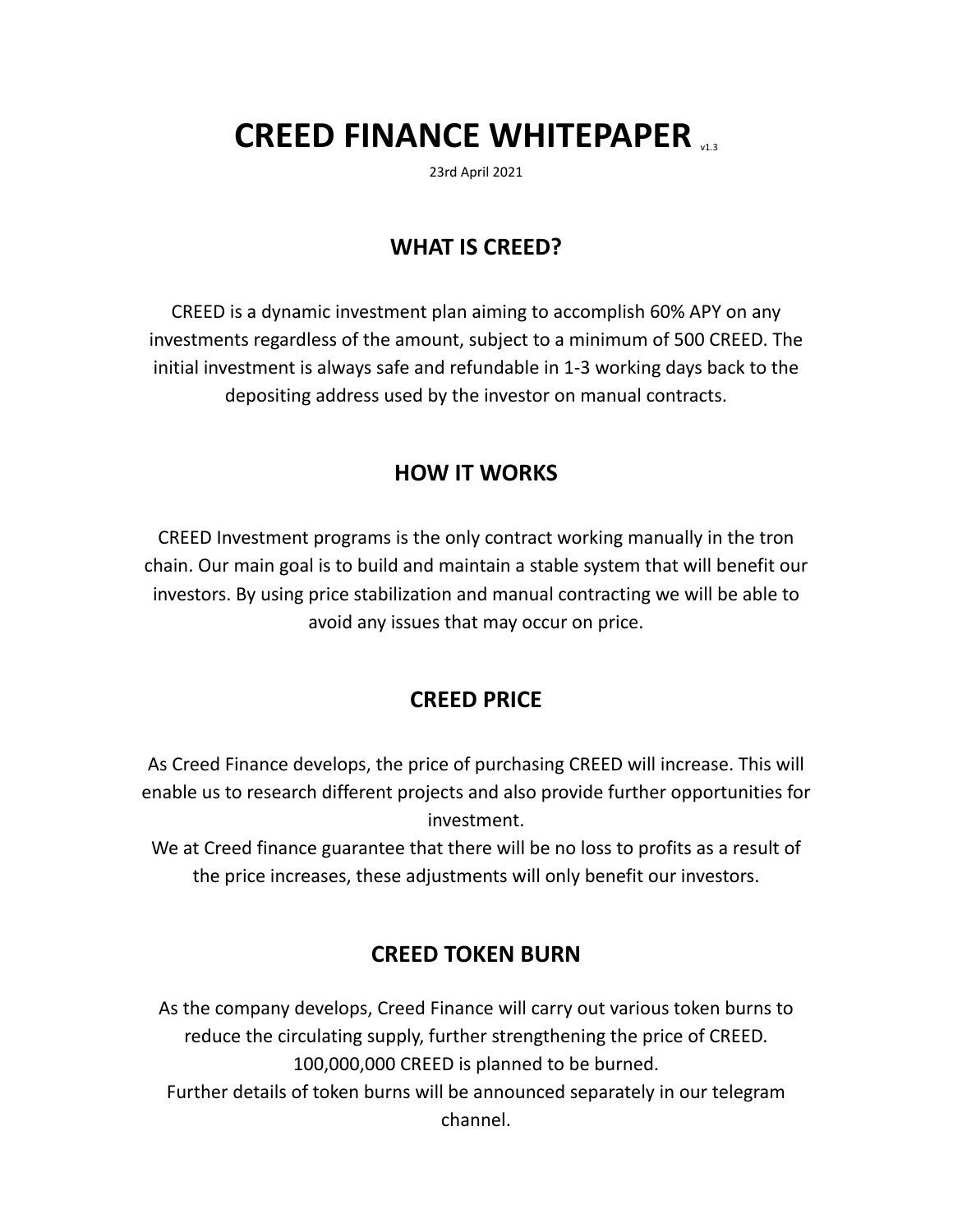### **CREED INVESTMENT PLAN**

Creed Investment Plan works as follows: Investor sends the desired amount in TRON (TRX) to the Owner (TRX) address: TEA4X68SNttYYhiSxv4UzU6WA4qvXGptCQ or CEO (TRX) address: TWMuii42cLcuq2W2FBoA1EZyyjQ3acnUYq

All transactions and investments will be done through the addresses stated above, no other address currently holds any rights related to CREED FINANCE. The investor will receive CREED tokens. Investment starts after receiving the tokens and profits will be transferred to the investors TRX address in CREED every 5th day of each month until the investor asks for a refund of the initial investment.

On refunded investment, the profit earned up till the day of cancellation will be sent to the investor on the 5th of the following month. Creed Investment team does private and safe investment plans for investors all around the world. Our team also advises investors to be responsible while investing in crypto as the whole market is new and the rules of the market have not been fully established.

#### **CREED STAKING PLAN**

Creed staking program offers a 60% APY interest on the investment of any amount over 500 CREED through proof of holding system. The staking rewards will be sent to any address holding 500 CREED or more between the 1st and the 5th of every month. The staking rewards will be based on the data recorded on the last day of the month at **[tronscan.org](http://tronscan.org)**.

#### **CREED REFERRAL PROGRAM**

The program offers 5% of the amount bought by the referred investor on direct buys from OWNER and CEO. The referrer should have a minimum holding of 1000 CREED or 1 CFB.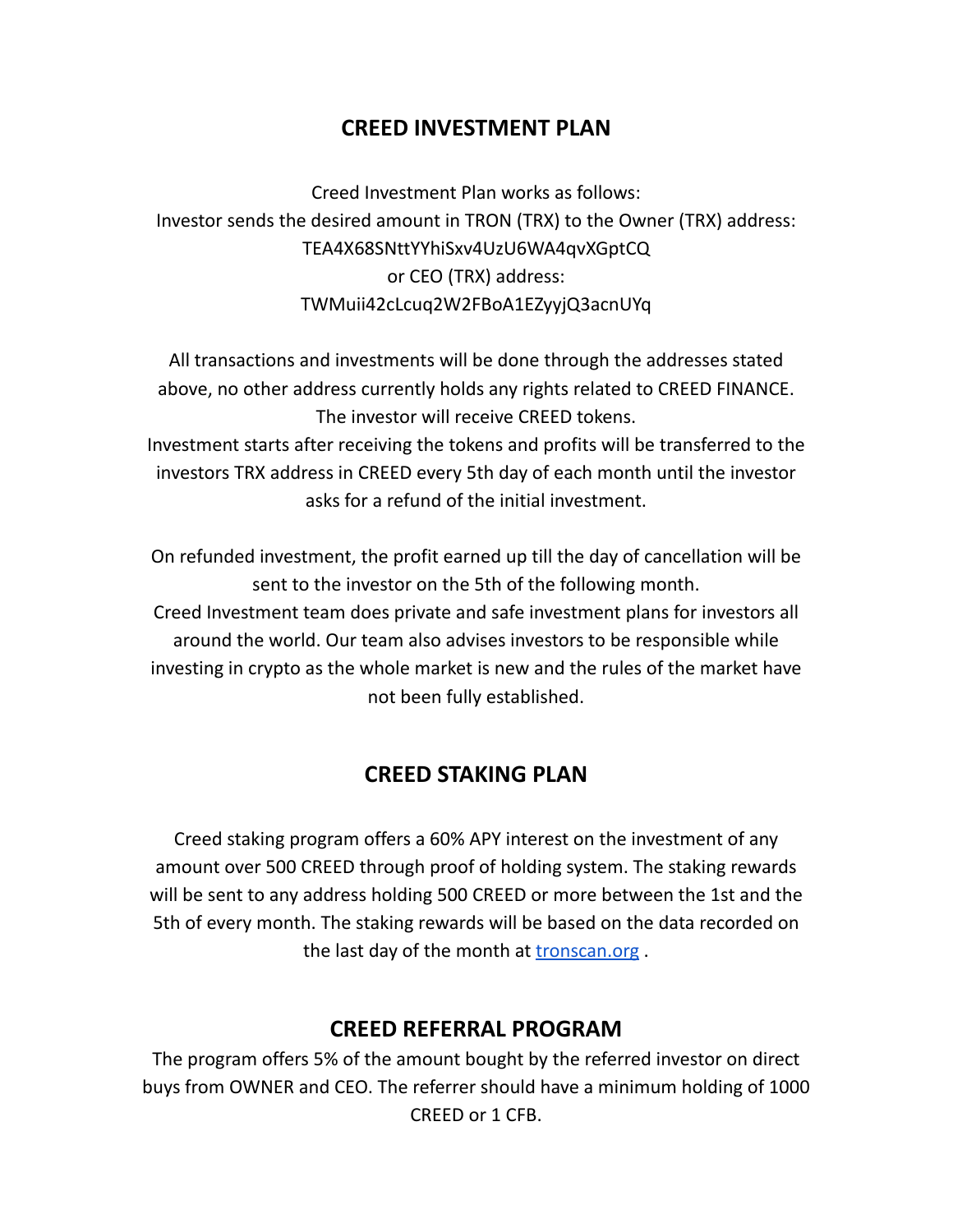#### **CREED JUSTSWAP AND EXCHANGE PRINCIPLES**

This principle was published and is valid from 26th JAN 2021, and was amended on the 28th FEB 2021 and 23rd APR 2021.

> CREED can be purchased from the owner address: TEA4X68SNttYYhiSxv4UzU6WA4qvXGptCQ and CEO address: TWMuii42cLcuq2W2FBoA1EZyyjQ3acnUYq

CREED FINANCE holds no promise of price guarantee for transactions done through JUSTSWAP or EXCHANGES as the transactions that take place are natural trades. CREED FINANCE only provides liquidity to JUSTSWAP and guarantees the official accounts not participating in any trades. The rest is the given value by the traders.

CREED FINANCE promises no guarantee on CREED tokens bought through JUSTSWAP or ANY EXCHANGE.

CREED holders may like to participate in the Staking, Referral program or buy CFB.

CREED smart contract address for JUSTSWAP: TM2fhs1CFiS696VW13s3oBuDdPazCEGcfJ

The team promises to sell CREED only on current price or higher at exchanges. Any amount sold by the team will be reflected to CFB holders on promised percentage. (More info in CFB Darkpaper)

## **INFORMATION ON CREED SUPPLY**

1,000,000,000.000000 CREED was created on smart contract address : TM2fhs1CFiS696VW13s3oBuDdPazCEGcfJ

800,000,000 is reserved and will be minted within time if the initial is all sold, in pieces of 10,000,000 CREED at a time.

200,000,000.0000 CREED is divided into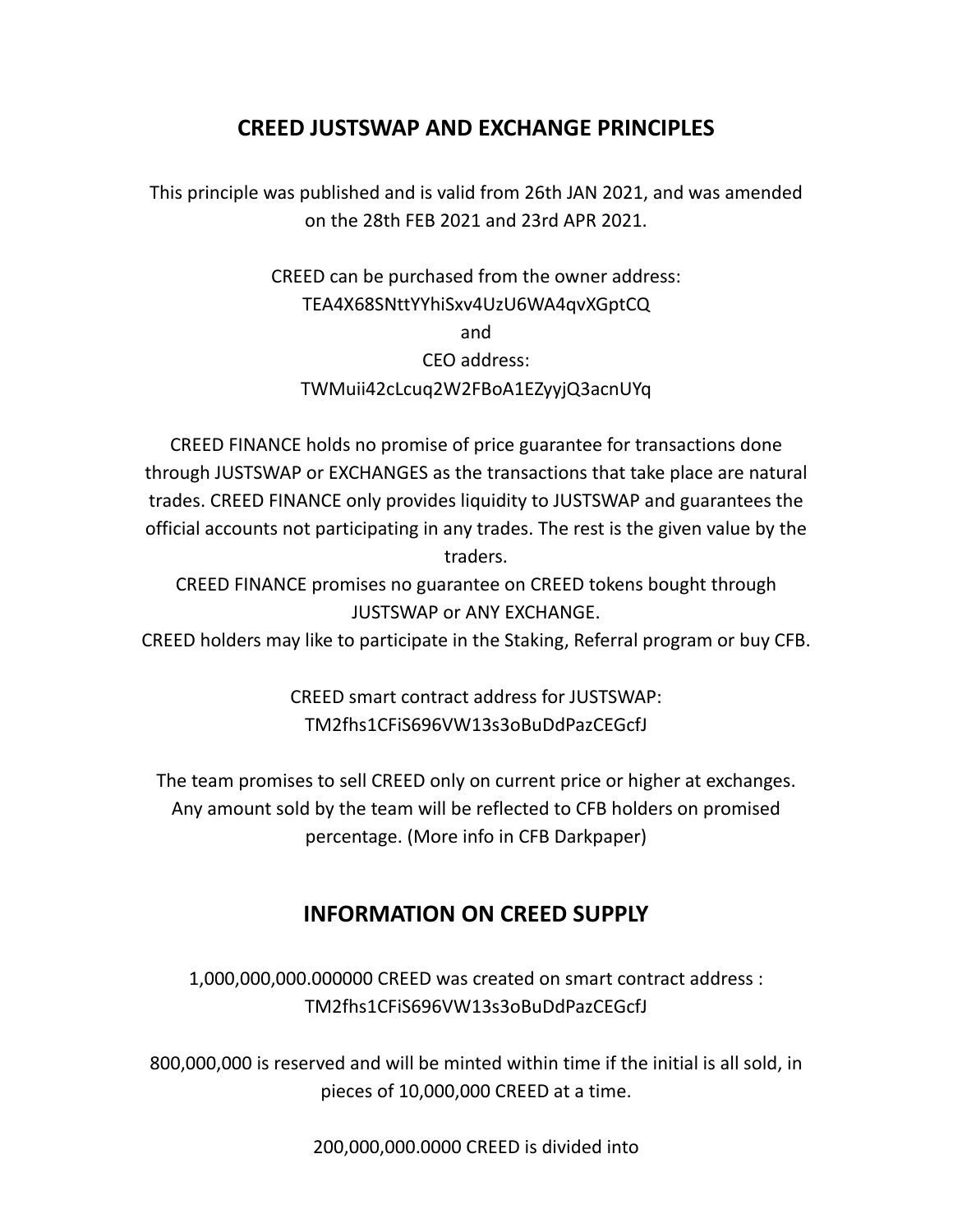Owner address : TEA4X68SNttYYhiSxv4UzU6WA4qvXGptCQ CEO address : TWMuii42cLcuq2W2FBoA1EZyyjQ3acnUYq 100,000 CREED will be distributed on events and advertising.

Daily sale limit for the team is set to a certain amount and no more can be sold manually. Daily sale limit is fixed to 5 CFB worth of CREED. CFB sales are not counted on daily sale limits. The team are within their rights not to execute manual sales if they suspect fraudulent activity.

Salaries may not exceed 3,000 CREED a month for the CREED FINANCE TEAM. OWNER AND CEO: 500 CREED ADMIN: 300 CREED COMMUNITY REPRESENTATIVE: 100 CREED

## **WHAT IS A COMMUNITY REPRESENTATIVE?**

A community Representative is a random investor that applies for the position and must meet certain criteria. The strongest applicants will be chosen by the TEAM. These candidates will then be voted for in the telegram group by the investors and followers. The winner of which will become the community representative.

The community representative will hold a chair in the team and has voting rights on future projects and plans. The aim of the community representative is to show transparency in all aspects of our business plans and to build a stronger trust amongst our investors.

## **OFFICIAL TELEGRAM AND WEBSITE**

[www.creedvest.com](http://www.creedvest.com)

<https://t.me/creedfinanceplan>